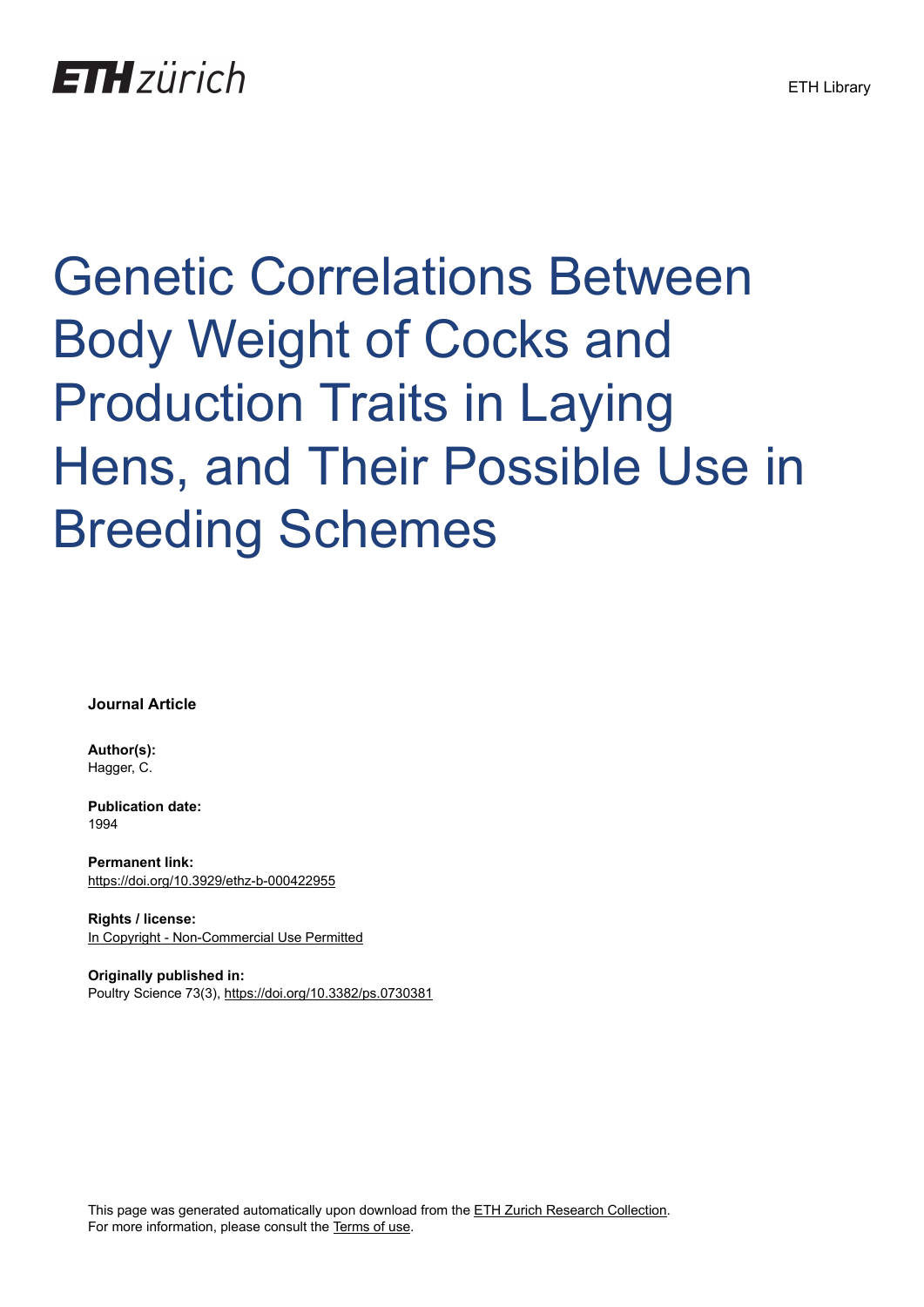## **Genetic Correlations Between Body Weight of Cocks and Production Traits in Laying Hens, and Their Possible Use in Breeding Schemes**

C. HAGGER

*Institute of Animal Sciences, Swiss Federal Institute of Technology, ETH-Zentrum, WEN, CH-8092 Zurich, Switzerland* 

**ABSTRACT** Genetic and phenotypic (co)variances between body weight of cocks ( $n_m = 1,138$ ), BWM, and production traits of hens ( $n_f = 8,844$ ), i.e., egg number (EN), egg weight (EW), feed intake (FI), and body weight (BWF) were estimated by the restricted maximum likelihood method for an animal model. Six multivariate analyses were carried out to get all desired components. Resulting heritabilities were .292, .754, .682, .732, and .790 for EN, EW, FI, BWF, and BWM, respectively. Estimated genetic correlations between BWM and EN, EW, FI, and BWF, were -.161, .338, .645, and .841, respectively. The corresponding estimates between BWF and EN, EW, and FI, were -.036, .294, and .787, respectively. The additional expected selection response in traits of hens from including BWM into the selection criterion of cocks is given for a particular structure with full- and half-sister information and different correlations between BWM and traits of hens.

*(Key words:* sex differences, body weight, production traits, genetic relationships, selection)

1994 Poultry Science 73:381-387

#### **INTRODUCTION**

In breeding schemes designed to improve sex-limited traits, e.g., egg production in poultry, traits of males are usually not included into the selection criteria. Male breeders are selected on information from their full- and half-sisters. If the genetic correlations between traits of females and traits of males were known, it would be possible to combine the information on both sexes into selection criteria in an optimal way. A fraction of the genetic variation in the selection criterion in the male sex could, thus, be exploited without the need of offspring information. The genetic variation between full- and half-sib males cannot be used in a breeding scheme, if their selection is based on fulland half-sister information only, because in this case, all male full-sibs would have identical selection criteria. Selection of

Received for publication July 19, 1993.

Accepted for publication October 14, 1993.

males from offspring information would double the generation interval of cocks in layer breeding. In breeding schemes of laying chickens, only a limited number of males is usually raised. Therefore, recording some traits on them, e.g., body weight, could be done with little additional costs. It might even be of interest to investigate traits that are expensive to measure, e.g., feed intake and, thus, create the possibility to put direct selection pressure on it (Katie and Kolstad, 1992). One might also choose to raise more cocks to increase selection intensity to some extent. Including additional information correctly into a selection criterion usually increases its accuracy and, therefore, a higher selection response will be achieved. An attempt to include body weight of cocks into a layer breeding experiment has already been demonstrated by Hagger and Abplanalp (1988).

Knowledge of the genetic correlation between analogous traits of males and females, e.g., body weight, as well as their genetic and phenotypic variances provide information about the genetic similarity of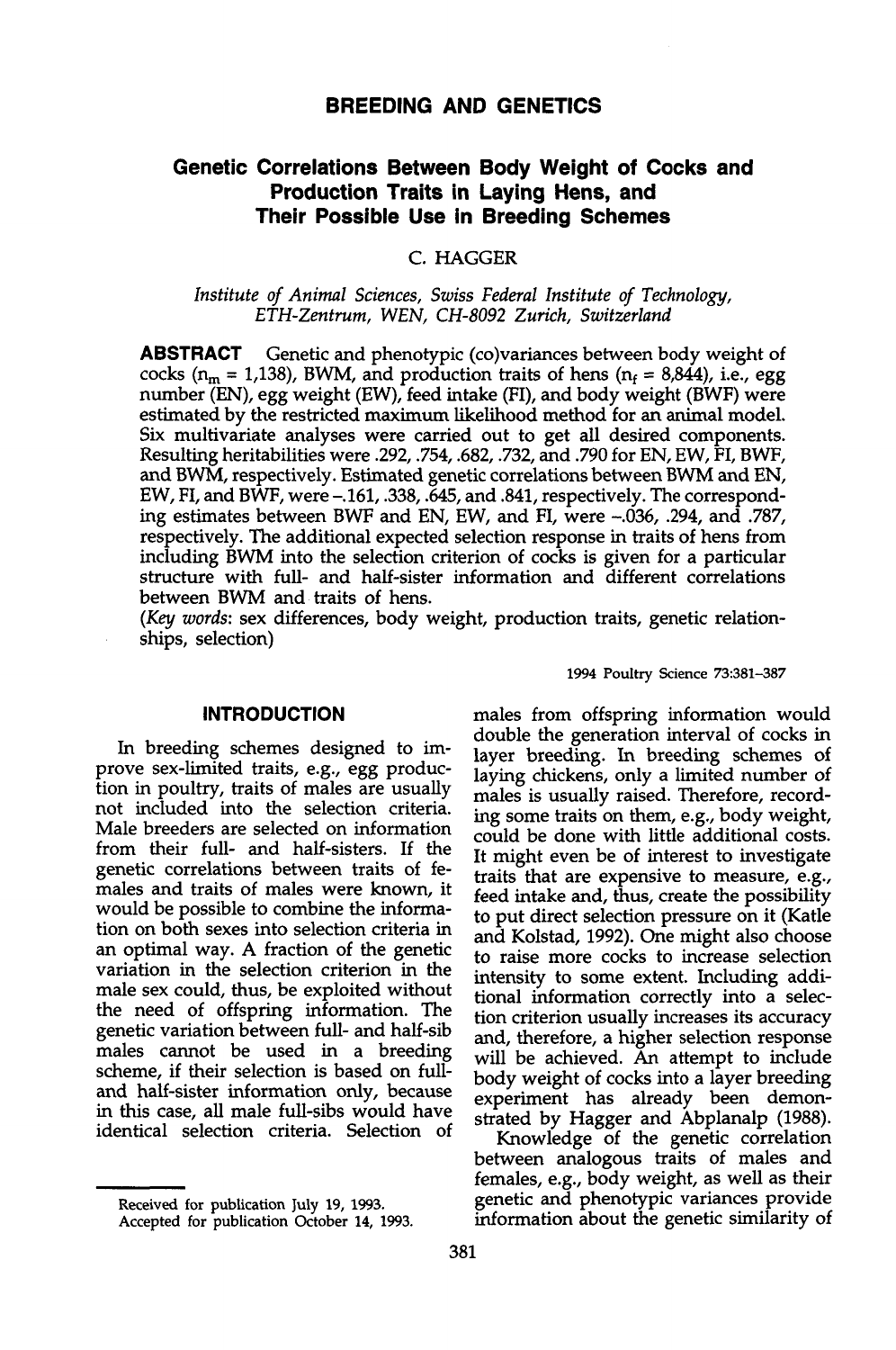such traits. A genetic correlation clearly deviating from 1 would strongly indicate a genetic difference. If this is supported by the estimated correlation, treating the traits of the two sexes as two different traits of a selection criterion would definitely be preferable over their use as one trait with an adjustment for the sex difference of the means. This distinction would also be important if genetic correlations with other traits would be different between sexes or even show different signs, as found by Tixier-Boichard *et al.*  (1992).

The introduction of the animal model (Quaas and Pollak, 1980) and increasing computing power enable the multivariate estimation of genetic (co)variances for sizable data sets. For this type of analysis it is a prerequisite that a minimum of the genetic relationships between animals of a population are known. This condition certainly poses no problems in poultry breeding operations or experiments because complete pedigrees are known for many generations. In such a favorable case, it is relatively easy to estimate the genetic covariance between traits not observed on all animals, e.g., male body weight and egg weight. However, it has to be remembered that under the circumstances addressed, the maximum genetic relationship between informative pairs of animals is one half (full-sibs, siredaughter, dam-son). Thus, a considerable number of informative animals is necessary to reduce the inherently large variance of the estimated genetic correlations.

The aim of this investigation was to estimate genetic correlations between body weight of cocks and several production traits of hens using data from an experimental layer flock and to check the consequences of including this information into a selection scheme to improve sex-limited traits in hens.

## **MATERIALS AND METHODS**

## *Data*

Data for the investigation arose from a selection experiment with the aim to genetically improve the trait of income minus feed cost between 21 and 40 wk of age in brown egg layers (Hagger, 1990,1992). The experiment consisted of two selection lines (replicates) and a control line of 20 male and 80 female breeders each. Hens were selected for five generations on their performance followed by two generations on a restricted best linear unbiased prediction (Quaas and Henderson, 1976) animal model breeding value for the same trait. The restriction built into the selection criterion was for no genetic change in average egg weight during the test period from 21 to 40 wk of age. An average selection intensity of 18.9% among hens was realized during the experiment. Males were selected randomly within half-sib families.

The base population consisted of 905 hens with known pedigree that were obtained from matings between 50 Rhode Island Red males and 303 White Plymouth Rock females. Full-sib hens of this population were, if possible, equally distributed to all three lines before the first selection. The same 20 males were used as sires for the first selected generation in all lines. This procedure created additional genetic ties between the lines. Later on, the lines were closed. Between two and three male chicks from each half-sib family were raised and saved until the end of the breeding period. Hens were kept in three-tier single cage batteries of 1,350 cm<sup>2</sup> floor space from 14 wk of age on. Egg number and egg weight were recorded daily from onset of lay to 25 wk of age and on 6 d/wk thereafter until 60 wk. Egg production data were adjusted to 28-d periods for missing test days based on the hen's own information on rate of lay and eggs weight. Individual food consumption from *ad libitum* access was recorded tion from ad libitum access was recorded continuously for all hens between 21 and 60 wk. All birds were weighed at 10, 20, 30, 40, and 60 (hens only) wk. More details on husbandry of birds and the selection criterion are given elsewhere (Hagger, 1990,<br>1992).

Altogether, 8,844 hens that had survived to 40 wk and that had eaten less than 10 kg of feed/kg of egg mass produced and records of 1,138 cocks were included in this investigation. Data of hens were adjusted for effects of hatch and laying house within year prior to the analysis. Results are presented for some important traits that determine the economic success of egg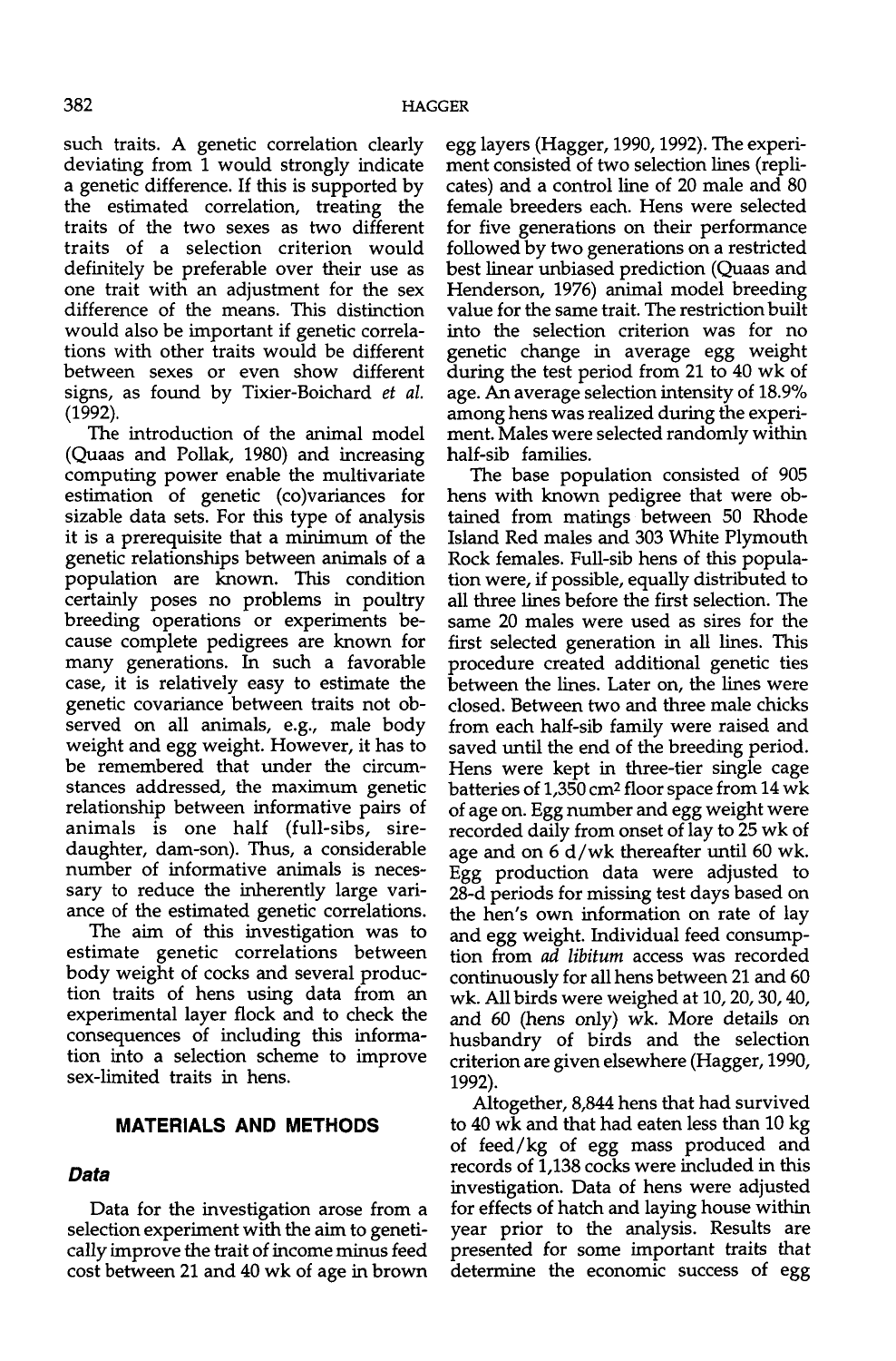production in the test period of the experiment. These are: egg number to 40 wk (EN), average egg weight to 40 wk (EW), feed intake to 40 wk (FI), body weight at 40 wk of females (BWF) and of males (BWM).

#### **Genetic Analyses**

Genetic and phenotypic (co)variances were estimated multivariately with the restricted maximum likelihood (REML) method (Patterson and Thompson, 1971) for an animal model containing the fixed effect of generation and the random effects of animal and residual. The complete additive genetic relationship matrix back to the grandparents of the base population was available. For the estimation of the genetic covariances between traits of males and traits of females it is most informative if the genetic relationships between the males and females that were recorded are known and these individuals are close relatives. The genetic ties between the lines established at the beginning of the experiment in conjunction with the relationship matrix made it possible to combine the data from the three lines. Analyses for several combinations of the traits of interest had to be performed. If BWM is to be treated jointly with traits of females, one has to keep in mind that the residual covariance between pairs of these traits is zero. The same model was valid for all traits. The parameters estimated as outlined are the expected parameters of the first generation in the pedigrees, i.e., in the present case, the grandparents of the base population. The DFREML computer programs of Meyer (1991), which provide the necessary capabilities, were used.

Variance-covariance matrices between simple, untransformed traits, per definition, have to be positive definite, i.e., all eigenvalues positive. Therefore, if multivariate selection is to be applied in a breeding scheme (e.g., a selection index), care should be taken that the matrices fulfill this condition (Hayes and Hill, 1980; Foulley and Ollivier, 1986). Matrices of (co)variance components estimated multivariately and simultaneously by the REML method are positive definite, but the condition may not hold if (co)variance components from several independent multivariate estima-

tions have to be combined to obtain the desired matrix. For such cases, methods exist to transform a matrix to the necessary form (Hayes and Hill, 1981; Mielenz and Wagenknecht, 1992). The genetic (co)variance matrix for the traits EN, EW, FI, BWF, and BWM had to be assembled from components resulting from several analyses and, thus, had to be tested for the condition mentioned.

The consequences of including the performance of males (M) as a part of their selection criterion to improve a sex-limited trait of females (F) on expected response and accuracy of selection were investigated with the application of selection index theory (e.g., Falconer, 1982). If selection is for trait F and if the mean of m full-sisters, F5, and the mean(s) of one (several) halfsister group(s) (each of m full-sisters),  $\overline{\text{HS}}_{(i)}$ , are available, the true breeding value of a male, H, can be estimated by a selection index,  $I_{1,[2]} = b_1\overline{FS} + b_2\overline{HS}_i + [b_3M]$  (one halfsister group). The additional increase of the correlation between true and estimated breeding value,  $r_{HI}$ , and the expected additional genetic gain, AG, in F from including M into the selection criterion of males, I, can now easily be found. To calculate  $b_i$ ,  $r_{HI}$ , and  $\Delta G$ , the following (co)variances will be needed (additive inheritance):

$$
Var(M) = \sigma_{\rm pM}^2
$$

Var(FS) = Var(FIS<sub>i</sub>) = 
$$
\frac{1}{2}\sigma_{gF}^2
$$
 +  $\frac{\sigma_{pF}^2 - \frac{1}{2}\sigma_{gF}^2}{m}$ 

$$
Cov(M,\overline{FS}) = \frac{1}{2}\sigma_{gMF}
$$
  
\n
$$
Cov(M,\overline{HS}_i) = \frac{1}{4}\sigma_{gMF}
$$
  
\n
$$
Cov(\overline{FS},\overline{HS}_i) = \frac{1}{4}\sigma_{gF}^2
$$
  
\n
$$
Cov(\overline{HS}_i,\overline{HS}_i) = \frac{1}{4}\sigma_{gF}^2
$$
  
\n
$$
Cov(H,M) = \sigma_{gMF}
$$
  
\n
$$
Cov(H,\overline{FS}) = \frac{1}{2}\sigma_{gF}^2
$$
  
\n
$$
Cov(H,\overline{HS}_i) = \frac{1}{4}\sigma_{gF}^2
$$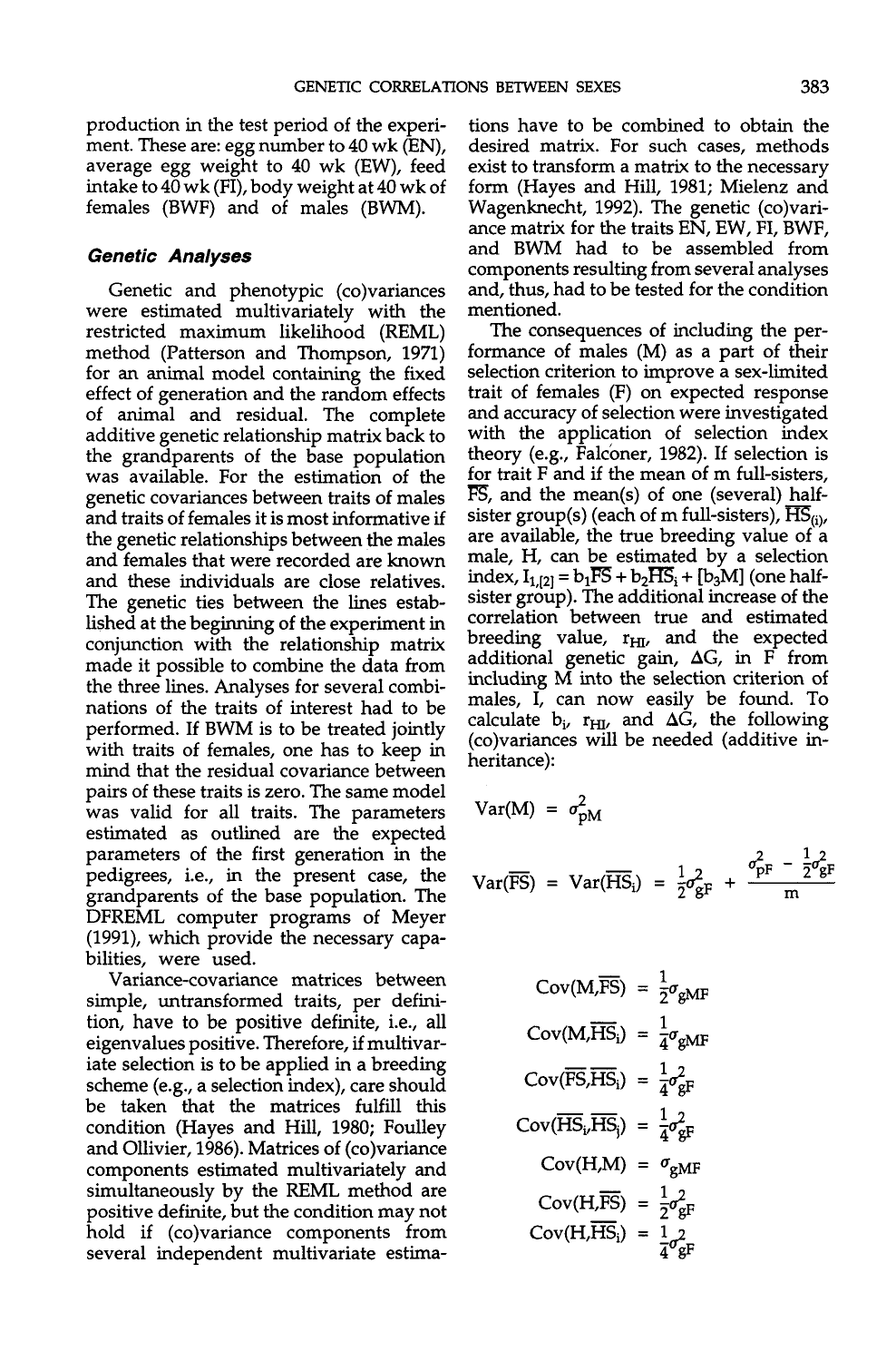where:  $\sigma_{\rm pM}^2$  and  $\sigma_{\rm pF}^2$  = phenotypic variances of M and F;  $\sigma_{gF}^2$  = additive genetic variance of F;  $\sigma_{gMF} =$  additive genetic covariance between M and F.

## **RESULTS AND DISCUSSION**

Means for the traits of the population used in the investigation, their phenotypic and genetic standard deviations, together with the number of recorded hens and cocks with complete records are given in Table 1. The values show that the mean performance of the three experimental lines used in this investigation was not far from the performance of commercially available brown egg layers. Cocks were on average more than 1 kg heavier at 40 wk than hens, with a 40% larger standard deviation of their body weight. Differences between sexes in body weight and its standard deviation of the same magnitude were observed by Bordas *et al.* (1992) in an experimental flock of Rhode Island Red chickens. The differences in means and standard deviations between body weight of the two sexes may be taken as indication for a genetic difference between the two traits. This remains true, even if the larger standard deviations of BWM are explained as a scale effect.

The estimated genetic (co)variances for the five traits are given in Table 2. These entries were assembled from six independent multivariate analyses. The resulting matrix turns out positive definite. Table 3 contains the estimated heritabilities of the traits on the diagonal, the phenotypic correlations above, and the genetic correlations below the diagonal. The values show that the genetic and the phenotypic correlations between all combinations of female traits do not differ much from each other.

Slightly lower genetic and phenotypic correlations between BWF and FI were observed by Pauw *et al.* (1986) in White Leghorn hens. The heritabilities of the traits given are in the upper range of published estimates. This may partly be a consequence of the model and the estimation procedure employed. The heritability of BWM turned out slightly higher than the estimate for BWF. The genetic correlation between these two traits, although high, is substantially lower than 1.0; therefore, strongly indicating a genetic difference between the two traits. This observation is supported by a difference between the genetic standard deviation of the two traits, which is 45% higher for BWM than for BWF. The genetic correlations between BWM and EN, EW, and FI were all in the same direction and of similar size as the corresponding correlations of BWF with EN, EW, and FI.

It is remarkable that such high genetic correlations between BWM and EW and FI were found. From an analysis of full-sib means, Hagger and Abplanalp (1988) found a correlation between BWM and EW of .47 in an experimental flock of White Leghorns with large eggs. For combinations of residual feed intake of either cocks or hens with other traits of hens, Tixier-Boichard *et al.* (1992) also observed different signs for some of the corresponding pairs of genetic correlations. In such a case, including a male trait into a selection criterion, say an index, but using the same parameters as for the analogous female trait could lead to a cancellation of selection responses or even

**TABLE 1 Means and phenotypic**  $(s_x)$  **and genetic**  $(s_x)$  **standard deviations of egg number (EN), egg weight (EW), and feed intake (FI) until 40 wk, and body weight of 8,844 females (BWF) and of 1,138 males (BWM) at 40 wk** 

| Statistical<br>parameter | EN    | EW   | FI   | <b>BWF</b> | <b>BWM</b> |
|--------------------------|-------|------|------|------------|------------|
|                          |       | (g)  | (kg) |            |            |
| X                        | 118.5 | 59.9 | 15.9 | 2.30       | 3.43       |
| $s_{x}$                  | 12.65 | 4.56 | 1.41 | .264       | .375       |
| $\sigma_{\rm x}$         | 6.91  | 3.58 | 1.20 | .234       | .339       |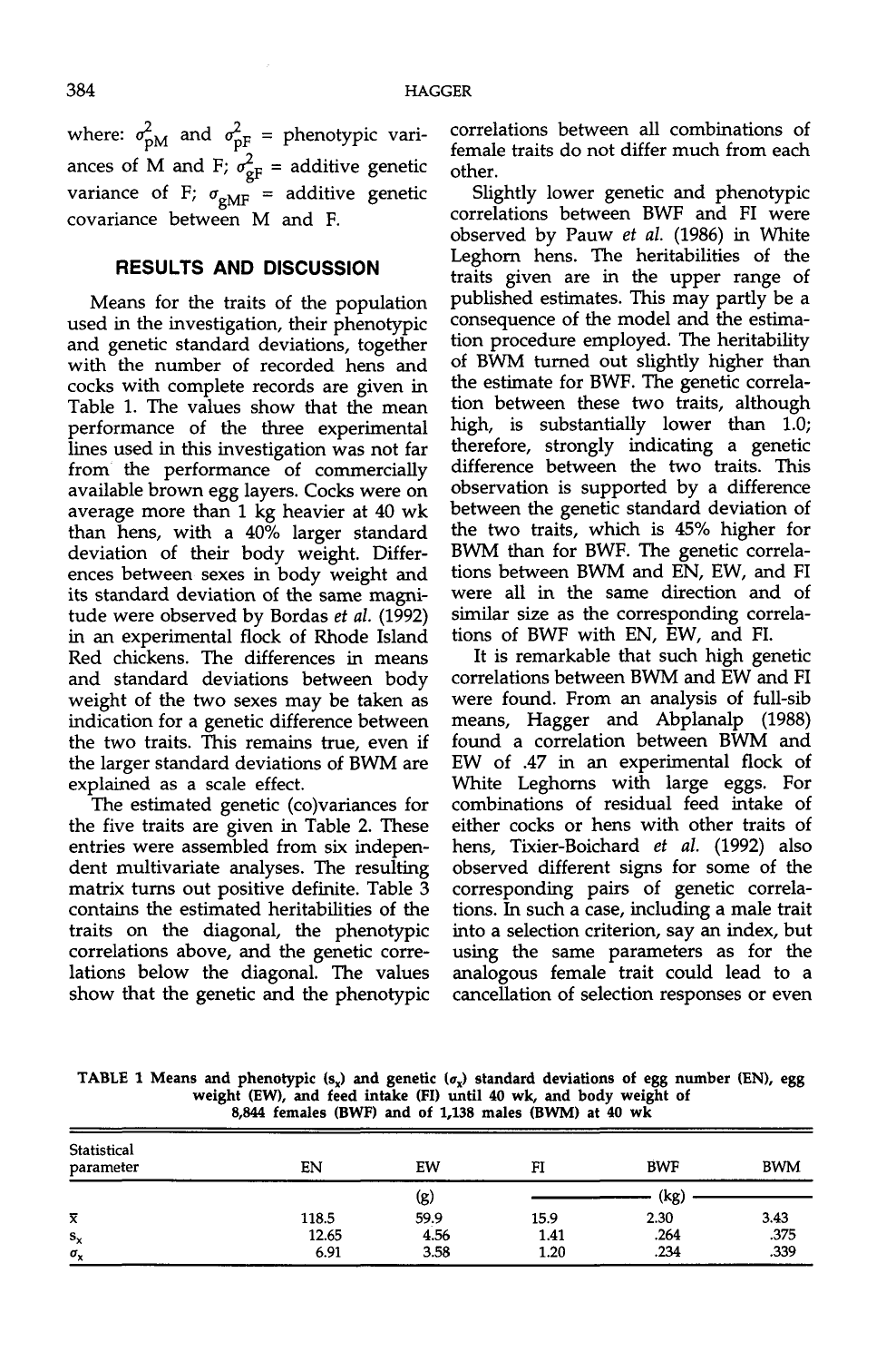|                | EN       | EW   | Fl   | <b>BWF</b> | <b>BWM</b> |
|----------------|----------|------|------|------------|------------|
| EN             | 47.8     |      |      |            |            |
| EW             | $-6.61$  | 12.8 |      |            |            |
| F <sub>I</sub> | 2.36     | 1.65 | 1.44 |            |            |
| <b>BWF</b>     | $-.0585$ | .246 | .220 | .0546      |            |
| <b>BWM</b>     | $-.362$  | .383 | .254 | .0666      | .115       |

TABLE 2. Genetic (co)variances of egg number (EN), egg weight (EW, grams), feed intake (FI, kilograms), female body weight (BWF, kilograms) and male body weight (BWM, kilograms)

drive a trait in an undesired direction. If, on the other hand, the estimated parameters for each of the two analogous traits were used, the index weight for the male trait would get the opposite sign of that of the female trait. The estimated genetic correlation between BWM and the selection criterion of females, i.e., income minus feed cost, was -.032 (Hagger, unpublished data). The corresponding correlation in hens was stronger,  $-162$ , and caused a pronounced correlated genetic reduction in BWF (Hagger, 1992).

The magnitude of the correlations found between BWM and female traits strongly suggest that including the information on a male trait into their selection criterion would be worthwhile to improve sex-limited traits of hens. The expected increase of selection response from selection of males either with or without including their own body weight into the selection criterion was investigated by application of selection index theory. Indices  $I_1$  for males were calculated for one female trait at a time using the means of five full-sisters and of three half-sister groups of five full-sisters each. For indices *I2,* the body weight of the selection candidates was also taken into account. The influence of the size of the genetic correlation between BWM and the traits of females could be investigated also because different genetic correlations were found for the different combinations of the traits.

The parameters given in Tables 2 and 3 and a standardized selection differential of i = 1.0 were used for the calculations. Table 4 contains the correlations between the true and the estimated breeding values,  $r_{HI}$ , and the expected genetic changes in the female traits  $(\Delta G)$  from selection of cocks on either of the two indices. From the results it is obvious that the additional genetic gains from selection on index  $I_2$  relative to the gains from selection on index *l<sup>t</sup>* are closely related to the genetic correlation between BWM and the traits of hens. With a genetic correlation of .338 (Table 4), as observed between BWM and EW, the relative additional gain in EW from selection of cocks only would be 3.6%, an increase that could be achieved with very little additional input, i.e., only taking once the body weight of cocks. For trait combinations with higher correlations, the additional gain increases substantially, but in all cases due to the same additional input. These calculations could be done for multitrait indices in the same way, but then economic weights would be needed for the traits in the

TABLE 3. Heritabilities (diagonal), phenotypic (above diagonal), and genetic (below diagonal) correlations of egg number (EN), egg weight (EW), feed intake (FI), female body weight (BWF) and male body weight (BWM)

|            | EN      | EW      | Fl   | <b>BWF</b> | BWM     |  |  |
|------------|---------|---------|------|------------|---------|--|--|
| EN         | .292    | $-.160$ | .330 | $-.018$    | $-.077$ |  |  |
| EW         | $-.267$ | .754    | .343 | .241       | .252    |  |  |
| FI         | .279    | .391    | .682 | .737       | .466    |  |  |
| <b>BWF</b> | $-.036$ | .294    | .787 | .732       | .639    |  |  |
| <b>BWM</b> | $-.161$ | .338    | .645 | .841       | .790    |  |  |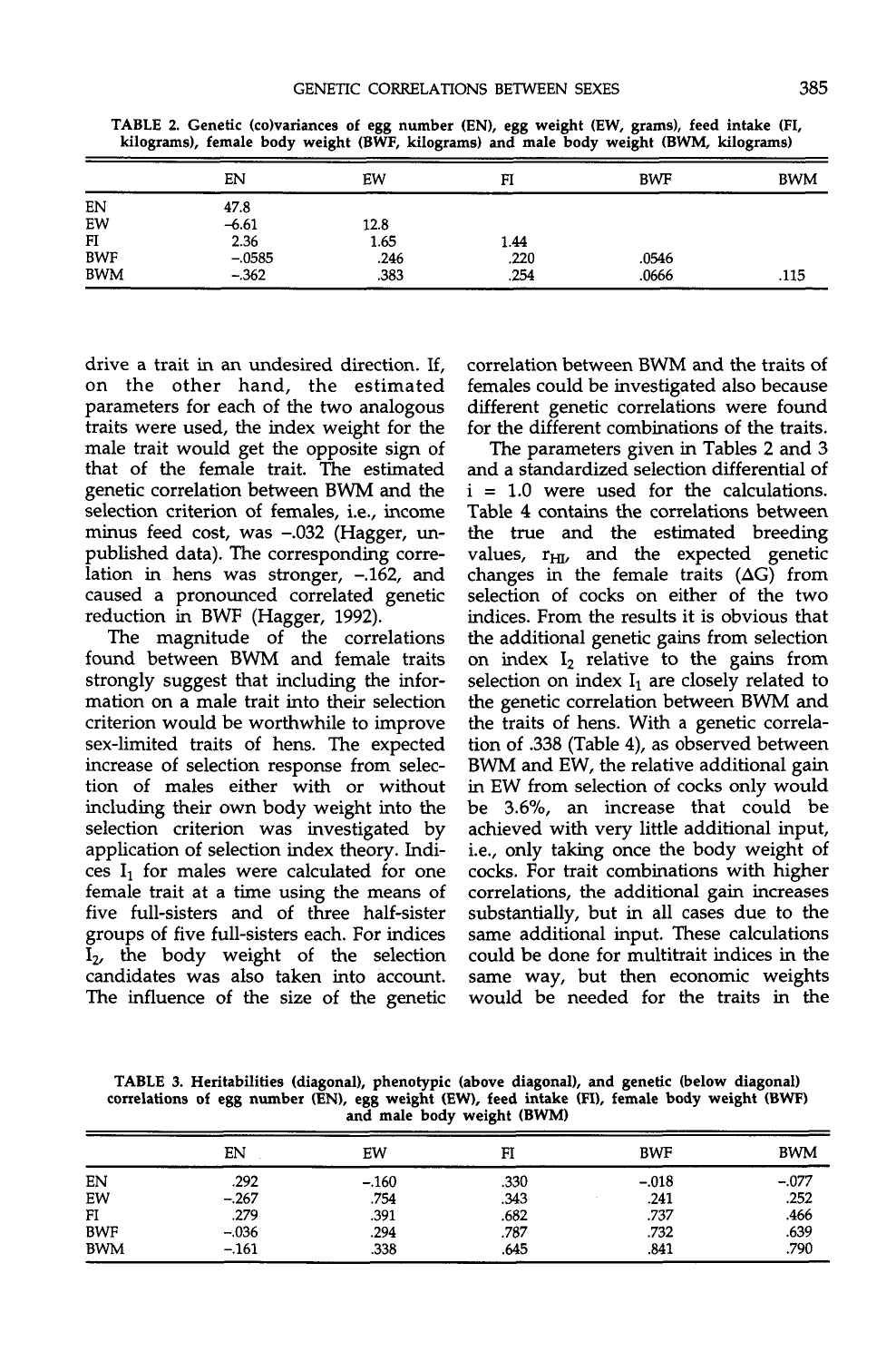## 386 HAGGER

|                                      | of full- and half-sister information (11) or for an index of full- and half-sister information<br>and own body weight $(I_2)$ , expected selection responses in female offspring $(\Delta G)$ with<br>on I <sub>2</sub> ( $\Delta$ G%) for various genetic correlations between male body weight and female traits <sup>1</sup> |                          |              | standardized selection differential $i = 1$ , and relative superiority of selection |              |                      |              |                      |  |  |
|--------------------------------------|---------------------------------------------------------------------------------------------------------------------------------------------------------------------------------------------------------------------------------------------------------------------------------------------------------------------------------|--------------------------|--------------|-------------------------------------------------------------------------------------|--------------|----------------------|--------------|----------------------|--|--|
|                                      |                                                                                                                                                                                                                                                                                                                                 | Female trait/correlation |              |                                                                                     |              |                      |              |                      |  |  |
|                                      | $EN/-161$                                                                                                                                                                                                                                                                                                                       |                          | EW/.338      |                                                                                     | FI/.645      |                      | BWF/.841     |                      |  |  |
| Item                                 |                                                                                                                                                                                                                                                                                                                                 | 12                       |              | 1 <sub>2</sub>                                                                      |              | 12                   |              |                      |  |  |
|                                      |                                                                                                                                                                                                                                                                                                                                 |                          |              | (g)                                                                                 |              |                      | (kg)         |                      |  |  |
| $\frac{r_{\rm IH}}{\Delta G}$<br>ΔG% | .519<br>1.80                                                                                                                                                                                                                                                                                                                    | .529<br>1.83<br>1.7      | .624<br>1.12 | .648<br>1.16<br>3.6                                                                 | .613<br>.368 | .716<br>.429<br>16.6 | .620<br>.073 | .810<br>.095<br>30.1 |  |  |

TABLE 4. Correlation between true and estimated breeding values ( $r_{\text{IH}}$ ) of cocks for an index of **full-** and **half-sister information (I-,) or for an index of full- and half-sister information** 

 $\text{JEN}$  = egg number; EW = egg weight; FI = feed intake; and BWF = female body weight.

aggregate genotype and they would influence the results. The relative increase in selection response due to including male body weight into the male selection criterion would increase with decreasing numbers of available full- and half-sister available records. The amount of information on relatives could, therefore, be reduced to attain the same response as from selection on index  $I_1$ .

The expected additional genetic gains in Table 4 clearly show that taking the body weight of cocks and including this information into the selection procedure would be a means to improve the efficiency of a layer breeding scheme, once the necessary correlations of trait combinations between sexes are available. In this particular case, taking the same relationships between body weight of cocks and traits of hens as between body weight of hens and other traits of hens would probably not harm the selection decisions too much because the genetic correlation between both weights is high and the correlations to the other traits are in the same direction and of similar magnitude. However, if these relationships are clearly different, as found by Tixier-Boichard *et al.*  (1992) for other traits, then using the same relationships for equivalent male and female traits to other female traits (Katie, 1992) would not be advisable. Therefore, it seems to be essential that correlations between male and female traits be estiperween mate and remate trans be estitraits of males can safely be included into their selection indices to improve traits of females. Taking body weight of cocks would not be expensive. Justification for measurement of more expensive traits on cocks, e.g., feed consumption, needs further investigation. This problem has been studied by Katie (1992), but analogous traits of males and females were treated as the same trait.

#### **ACKNOWLEDGMENTS**

The excellent technical assistance of D. Steiger-Stafl and the continuous support of G. Stranzinger are gratefully acknowledged.

#### **REFERENCES**

- Bordas, A., M. Tixier-Boichard, and P. Mérat, 1992. Direct and correlated responses to divergent selection for residual food intake in Rhode Island Red laying hens. Br. Poult. Sci. 33: 741-754.
- Falconer, D. S., 1982. Introduction to Quantitative Genetics. 2nd ed. Longman, London, England, and New York, NY.
- Foulley, J. L., and L. Ollivier, 1986. A note on criteria of coherence for the parameters used to construct a selection index. J. Anim. Breed. Genet. 103:81-86.
- Hagger, C., 1990. Response from selection for income minus food cost in laying hens, estimated via the animal model. Br. Poult. Sci. 31:701-713.
- Hagger, C., 1992. Two generations of selection on restricted best linear unbiased prediction breeding values for income minus feed cost in laying hens. J. Anim. Sci. 70:2045-2052.
- Hagger, C., and H. Abplanalp, 1988. Selection with restriction in a poultry breeding scheme with different selection procedures in both sexes: Direct responses. Br. Poult. Sci. 29:251-263.